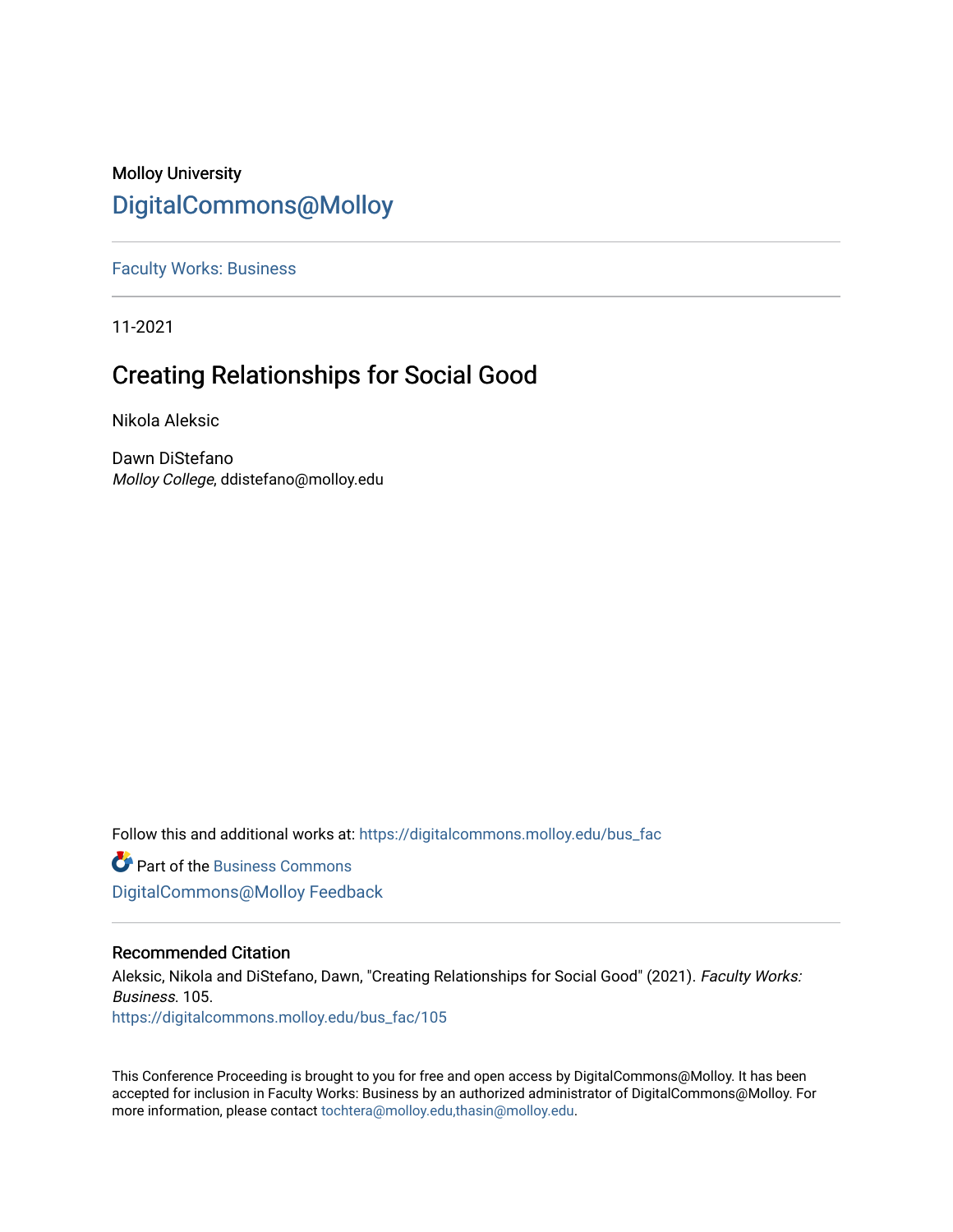# **Creating Relationships for Social Good**

*Nikola Aleksic* Molloy College 1000 Hempstead Avenue Rockville Centre, NY 11571 *naleksic@lions.molloy.edu*

*Dawn DiStefano* Molloy College 1000 Hempstead Avenue Rockville Centre, NY 11571 *ddistefano@molloy.edu*

## *ABSTRACT*

The marketing research completed by students who are in their senior year of study at Molloy College proved yet again to be a rewarding experience for all parties involved. Student success came about while working harmoniously as a team to complete a fourteen-week research project that helped develop their professional as well as personal skills throughout the capstone experience. The students worked with a 'live' non-profit located on Long Island and their efforts proved to serve society well while moving their mission forward. This senior project promotes civic engagement within our local community while continuing to be beneficial toward their skills and disposition when entering into the business world.

The students were charged with putting together turnkey recommendations that would assist the non-profit toward building upon their local relationships to fulfill its mission. This would subsequently lead to a better understanding of the great work that their assigned non-profit partakes in while embracing their efforts via social responsibility.

#### **Keywords**

non-profit networking, building relationships, social responsibility, marketing, not-for-profit.

### **1 PEDOGOGICAL PHILOSOPHY**

The capstone project helps forge the values that today's society is looking to fulfill through transformative learning. This realworld project captures both the skills and abilities of our students while noticing a distinct change in their demeanor upon completion of this program; thus the promotion of continuous learning.

The Spring 2021 Capstone Class was divided into three virtual consulting teams where they partnered with a local non-profit with several overarching issues due to the pandemic. This paper captures the essence of this project where students worked as members of a consulting firm named "Alpha Consulting, Inc." The team used the Bloomberg Philanthropies, "Mayor's Challenge" application to guide the consulting experience.

#### **2 THE CONSULTING PROBLEM**

The client is *Joey's Friends Too, Inc.* This organization is local non-profit on Long Island where their work is not to be underestimated. This non-profit's mission is to empower those with developmental and/or physical disabilities to live independent and fulfilling lives. Joey's Friends Too, Inc. was created in memory of a fallen son due to a terminal disease. Those that the non-profit serves are to have some sort of developmental or physical disability whether it be terminal or not. The Founder's husband and daughter served as the direct clients for the student consulting teams.

In summary, Joey's Friends Too, Inc. is looking to spread awareness of their services while building their network to assist more developmentally and/or physically disabled individuals to lead aspirational lives. Their efforts are to assist future generations meet and/or exceed their personal goals. This organization was created to be an agent of change by actively participating in their community and spreading social good.

In order to maintain sustainable growth, the organization looked to Molloy and its students to address the top three overarching issues in the form of consulting firms to optimize resources while continuing to build the brand.

## **3 RECOMMENDATIONS**

#### **Building Partnerships with Agencies**

The team planned to provide a process for community outreach to local agencies that serve this deserving population. The partnerships pursued were The Viscardi Center and ACLD.